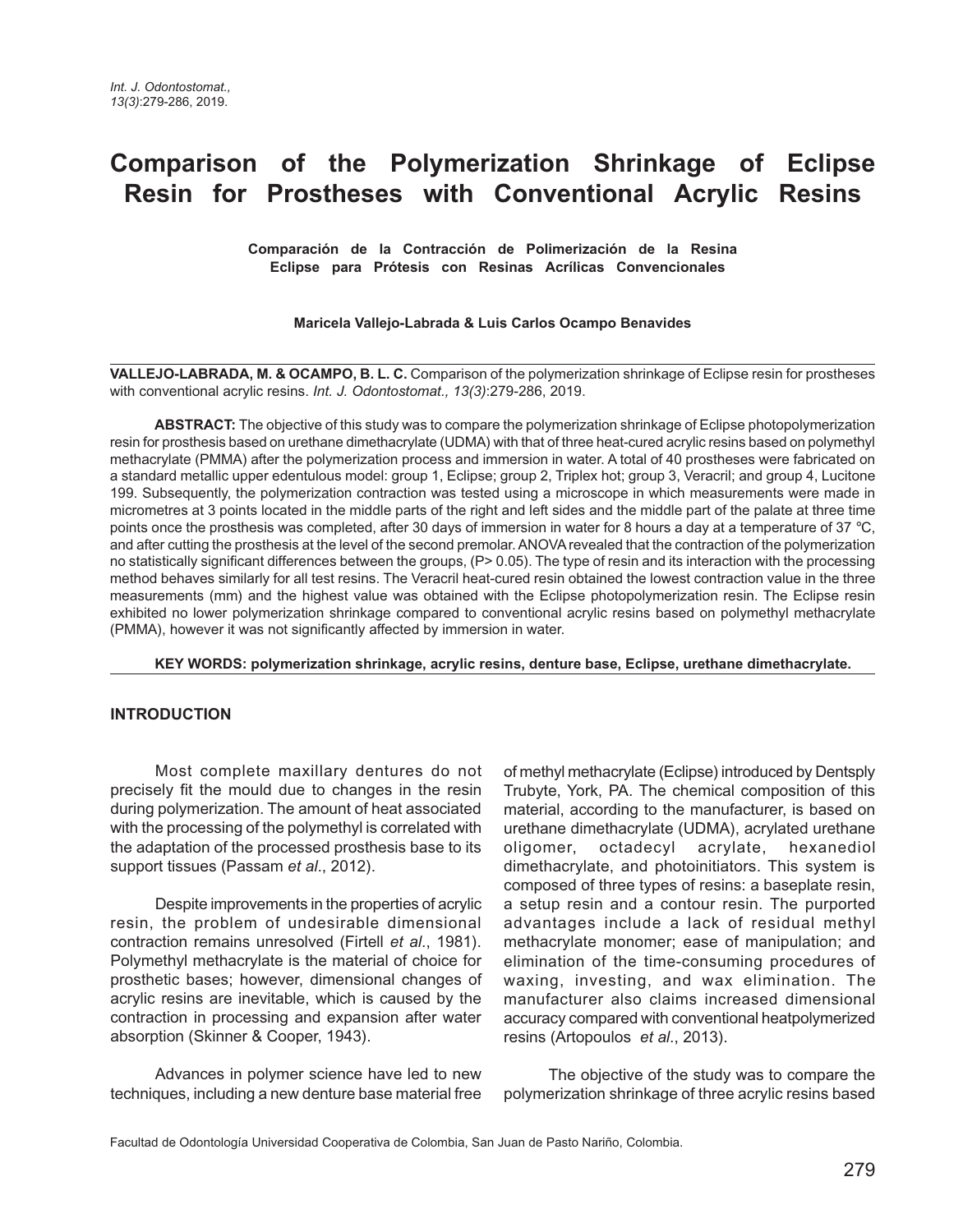on polymethyl methacrylate and the Eclipse resin based on urethane oligomer to identify any significant differences according to the manufacturing process and after immersion in water.

## **MATERIAL AND METHOD**

An *in vitro* experimental study was carried out, where 4 types of acrylic resin were compared; Group 1 Eclipse® resin (Denstply), group 2 Triplex hot® (Ivoclar), group 3 Veracril® (New Stetic), group 4 Lucitone® 199 (Denstply). The laboratory process for the manufacture of the prosthesis was made in the preclinical area of the dentistry faculty of the Cooperativa de Colombia University and the measurements were made in the engineering laboratory of the University of Nariño.

A total of 40 prostheses were manufactured and divided into each group ( $n = 10$  per group). All the prostheses were manufactured using plaster casts reproduced from a bronze metallic model obtained from an upper edentulous patient with a well-rounded halfalveolar ridge with no undercut, medium palate depth, and non-pronounced tuberosity (Fig. 1), for which three guides were made for assembly: two located on the side and one on the front to standardize the silicone matrices. All the prostheses were made under the same parameters and by the same operator.

On the obtained models, base plates stabilized in Triad Denture Base Sheet (Dentsply) were elaborated. Artificial Biodent acrylic teeth (New Stetic) colour A2, reference A25 for anterior and posterior teeth 31L of 20 degrees in relation to a horizontal reference plane were set. Once aligned, was performed the conventional flasking method for groups 2, 3 and 4, in a Hanau curing unit (Hanau Engineering Company Inc., Buffalo, NY) using type II gypsum for the flask and gypsum type III (Whip Mix ®) for the countermuff following the manufacturer's instructions. Subsequently, dewaxing was performed and for the acrylation process, the manufacturer's specific recommendations were followed using a stove via immersion in water and controlling the temperature for each of the groups (Table I).

**Group 1:** Eclipse® resin (Dentsply, York, PA, USA). The prostheses were manufactured only from the baseplate resin and the setup resin for standardization purposes. All the faces of the teeth aligned were



Fig. 1. Standardized metallic model.

thoroughly cleaned, and the interproximal spaces were accentuated. A matrix with laboratory silicone (Dentsply DeguDent Matrix putty) was developed. Once the precision of the teeth in the matrix was verified, any wax that may be left of the enamel was washed away completely. An Alcote separator layer (Dentsply) was applied to the cold dry model. The model was introduced into the incubator at 54 °C for 10 minutes. A new layer of Alcote separator was applied and left to dry. Photopolymerization was performed with the Eclipse Polymerization (EPL) unit of the Eclipse system using the programs indicated for each material. Once the characterization was complete, each model was introduced in the incubator at 54 °C for one hour for homogenization of the material. Then, the layer inhibitor (ABC) was applied. Once the polymerization was completed, the prosthesis was recovered. The prosthesis was immersed in water for 10 minutes, finished and polished to achieve the final gloss. Subsequently, we placed the inhibitor (ABC) in the internal portion of the prosthesis, and the prosthesis was light-cured again.

After the polymerization, the prostheses were cooled to room temperature and subsequently remo-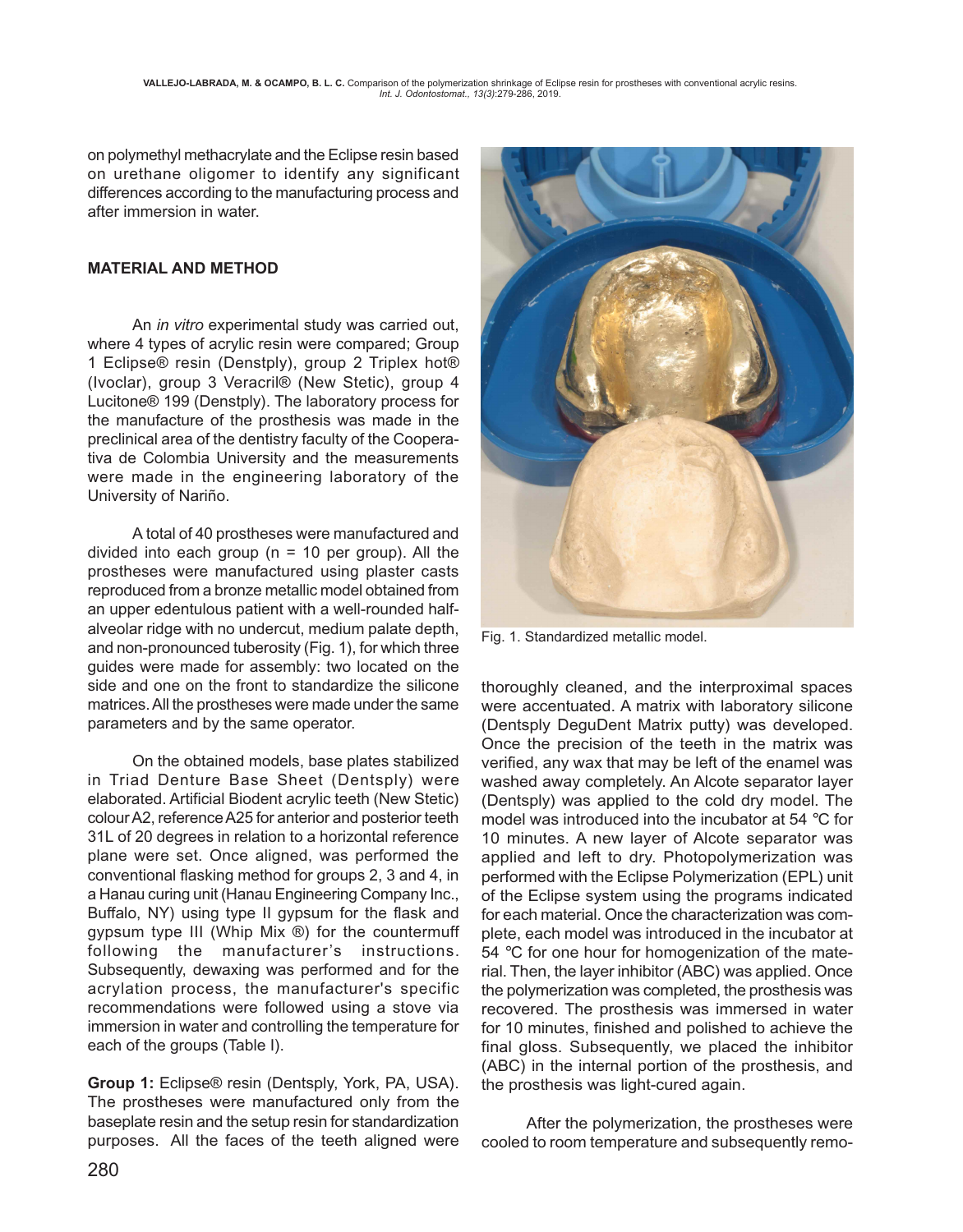| Group | Trade name,<br>Manufacturer     | Functional particle              | Polymerization       | Processing temperature                                   | Processing time                      |
|-------|---------------------------------|----------------------------------|----------------------|----------------------------------------------------------|--------------------------------------|
|       | Edipse resin,<br>Dentsply       | Urethane Oligomers.              | Photopolymerization  | Starts at room<br>temperature up to 140<br>°C            | 10 min.                              |
| 2     | Triplex hot<br>Ivoclar Vivadent | Polymethylmethacrylat<br>e PMMA  | Thermopolymerization | Starts at room T ° 100<br>°C                             | 45 min.                              |
| 3     | Veracril, New<br>Stetic.        | Polymethylmethacrylat<br>e PMMA  | Thermopolymerization | Starts at room<br>temperature up to 73 °C.<br>100 °C     | 90 min.<br>30 min.                   |
| 4     | Lucitone 199<br>Dentsply        | Polymethylmethacrylat<br>e PMMA. | Thermopolymerization | 73 °C<br>100 $\degree$ C<br>Room temperature<br>16-27 °C | 1.5h<br>30 min.<br>30 min<br>15 min. |

Table I. Description of the materials for the base of the denture.

ved from the muffle. The finishing and polishing of the prosthesis were performed until the final gloss was achieved.

**Group 2: Triplex Hot (Ivoclar Vivadent).** The method recommended by the manufacturer was applied as follows: introduce the closed muffle into cold water, heat to 100 °C and let boil for 45 minutes.

**Group 3: Veracril (New Stetic).** The method recommended by the manufacturer was applied as follows: 1) Heat room temperature water up to 73 °C for 90 minutes. 2) Keep in water at 100 °C for 30 minutes. 3) Cool in air at 23 °C for 30 minutes. 4) Cool in water for 15 minutes.

**Group 4: Lucitone 199 (Dentsply).** The method recommended by the manufacturer was followed: the closed container (locked compression press or clamp) was immersed in water at  $73 \pm 1$  °C (163°  $\pm$  2f) for one and a half hours. Then, the container was submerged for half an hour in boiling water at 100 °C. The temperature of the water was periodically assessed with a precision thermometer. The vessel was removed and cooled to room temperature for 30 minutes. Then, it was immersed in cold water (16-27 ˚C) for 15 minutes before de-muffling.

**Measurements.** Once the prostheses were recovered, they were placed on the metallic master model, and their adaptation was observed. All measurements were made by the same researcher, for which a silicone matrix was manufactured to locate the model in the same position to standardize the measurement.

Polymerization contraction was tested using a digital microscope (Scientific AmScope) in which measurements were made in micrometres at three points located in the middle parts of the alveolar ridge right and left and the middle part of the palate, determining the distance from the posterior edge of the prosthesis up to the corresponding limits in the metallic master model. The measurements were performed at three time points once the prosthesis was completed, after 30 days of immersion in water for 8 hours a day at a temperature of 37 °C and after making a cross section at the level of the second premolar with a diamond disc (0.15 TX-Flex separating Disc Dentaurum) with a low speed piece.

The mean values of polymerization shrinkage and standard deviation were calculated for each group, and the data were analysed by unidirectional variance analysis (ANOVA) followed by theTukey-Kramer HSD post hoc test using the statistical software SPSS statistics version 23 at a 95 % confidence level to determine the mean differences for each study group.

### **RESULTS**

Table II presents the average percentages of the contraction changes of the groups studied. The postpolymerization contraction at the middle part of the palate was greater in all groups, with Lucitone 199 resin presenting the greatest changes. ANOVA revealed that the type of acrylic resin processing cycle is directly related to the contraction, which significantly affected the dimensions in all the samples (P < 0.05). However, although there is a difference in the values of the measurement of the space between the acrylic resin bases and the model, the difference is not statistically significant between the groups studied. The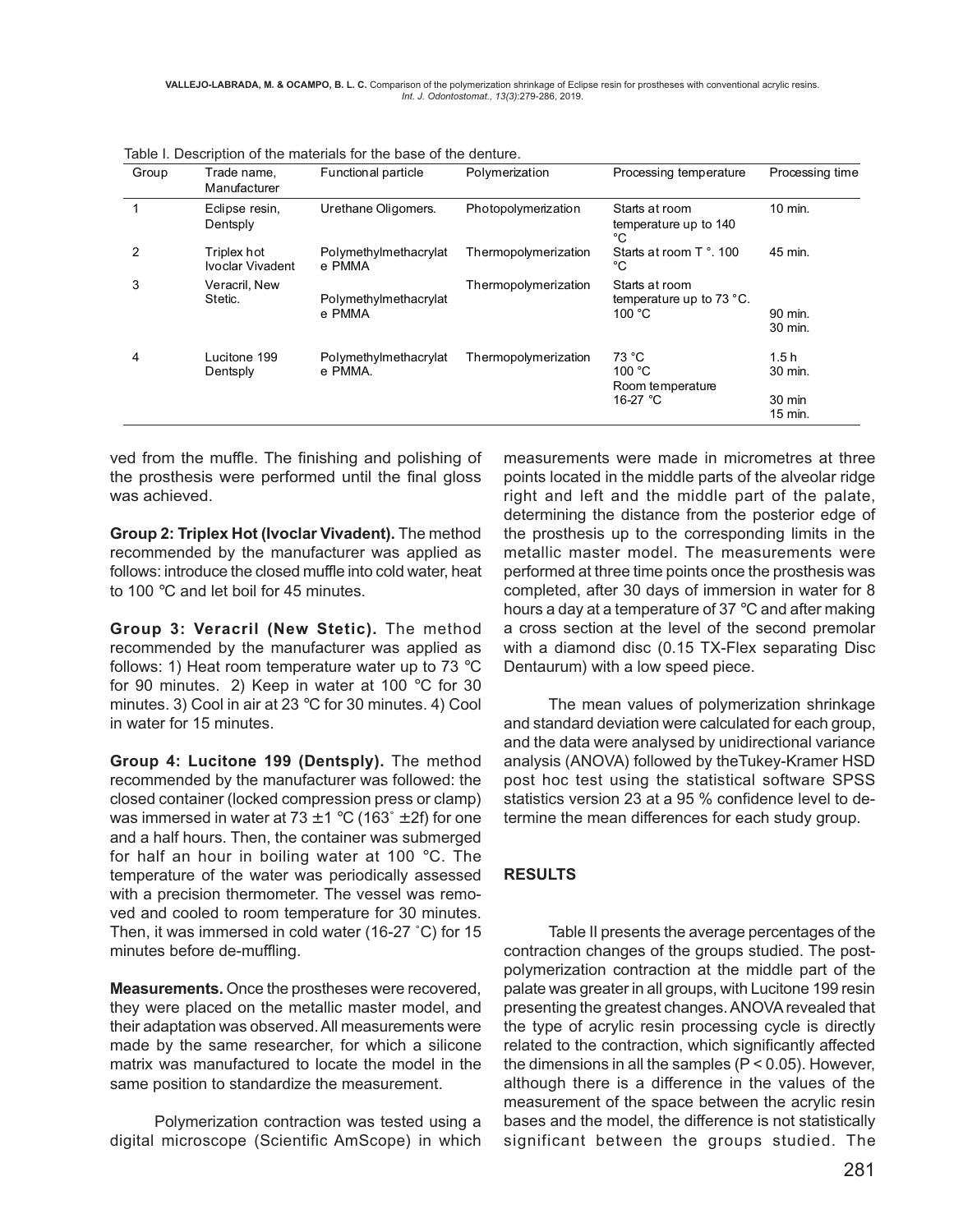|         |             |    |          | Standard  | Standard  |             | 95 % confidence interval for<br>the mean |         |         |
|---------|-------------|----|----------|-----------|-----------|-------------|------------------------------------------|---------|---------|
|         |             | N  | Mean     | deviation | error     | Lower limit | Upper limit                              | Minimum | Maximum |
| Point 1 | Eclipse     | 10 | 309.0730 | 169.62789 | 53.64105  | 187.7285    | 430.4175                                 | 40.77   | 547.02  |
|         | Triplex Hot | 10 | 177.8640 | 57.07722  | 18.04940  | 137.0334    | 218.6946                                 | 91.17   | 302.54  |
|         | Veracril    | 10 | 147.5440 | 66.32313  | 20.97322  | 100.0993    | 194.9887                                 | 57.66   | 290.84  |
|         | Lucitone    | 10 | 279.9510 | 163.86599 | 51.81898  | 162.7283    | 397.1737                                 | 60.15   | 488.17  |
|         | Total       | 40 | 228.6080 | 138.87005 | 21.95728  | 184.1952    | 273.0208                                 | 40.77   | 547.02  |
| Point 2 | Eclipse     | 10 | 920.3900 | 296.31736 | 93.70378  | 708.4173    | 1132.3627                                | 435.22  | 1424.29 |
|         | Triplex Hot | 10 | 920.0500 | 160.81579 | 50.85442  | 805.0093    | 1035.0907                                | 613.18  | 1169.55 |
|         | Veracril    | 10 | 836.3570 | 326.02892 | 103.09940 | 603.1300    | 1069.5840                                | 181.77  | 1295.43 |
|         | Lucitone    | 10 | 978.7680 | 268.98425 | 85.06029  | 786.3483    | 1171.1877                                | 731.83  | 1603.08 |
|         | Total       | 40 | 913.8913 | 264.76041 | 41.86230  | 829.2168    | 998.5657                                 | 181.77  | 1603.08 |
| Point 3 | Eclipse     | 10 | 386.0370 | 163.89879 | 51.82935  | 268.7909    | 503.2831                                 | 230.86  | 714.32  |
|         | Triplex Hot | 10 | 546.8900 | 211.46072 | 66.86975  | 395.6201    | 698.1599                                 | 271.54  | 926.06  |
|         | Veracril    | 10 | 385.1810 | 197.00149 | 62.29734  | 244.2546    | 526.1074                                 | 150.62  | 744.49  |
|         | Lucitone    | 10 | 388.2580 | 136.84301 | 43.27356  | 290.3664    | 486.1496                                 | 219.57  | 683.54  |
|         | Total       | 40 | 426.5915 | 186.39861 | 29.47221  | 366.9783    | 486.2047                                 | 150.62  | 926.06  |

Table II. Descriptive First Measurement Post-polymerization contraction (mm).

polymerization shrinkage and its interaction with the processing method were more effective for the Veracril thermopolymerization resin.

Tukey HSD revealed that the polymerization shrinkage of the Eclipse acrylic resin was not significantly different compared with the shrinkage produced by of acrylic thermopolymerization resins.

In the second measurement, after 30 days of immersion in water, statistically significant differences were found between the resins (p≤0.05) (Figs. 2-5). The changes in the posterior seal are greatly reduced; all heat-cured specimens had a general tendency to increase linear measurements (expansion), probably due to water absorption (Akin *et al*., 2015). Conversely, greater contraction was observed, generating more space between the prosthetic base and the middle part of the palate in the acrylic resin Eclipse light-cured.



Fig. 2. Microscopic image acrylic resin Eclipse.



Fig. 3. Microscopic image acrylic resin Triplex hot.



Fig. 4. Microscopic image acrylic resin Veracril.

In the third measurement, where a cross section was made at the level of the second premolar, a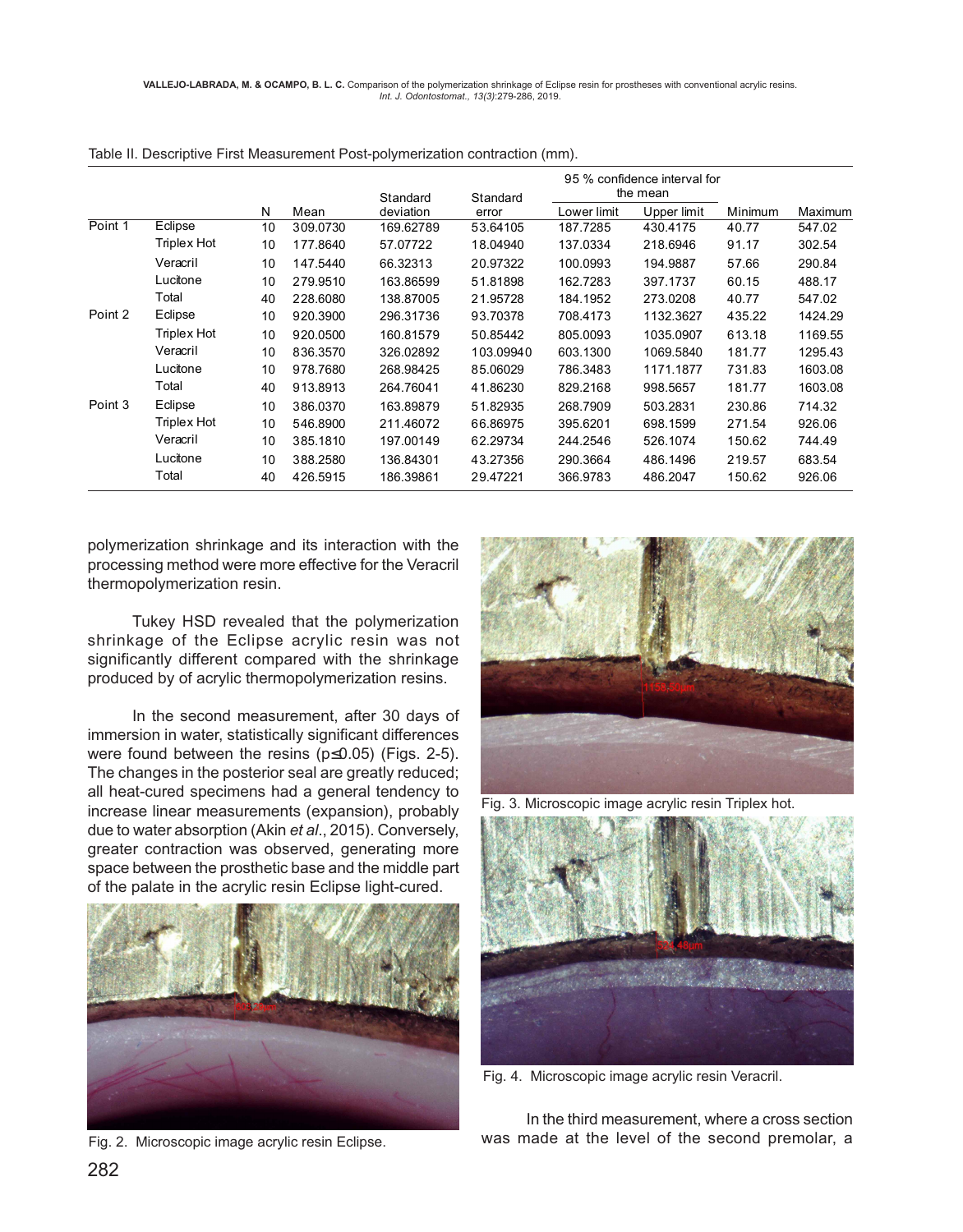

Fig. 5. Microscopic image acrylic resin Lucitone 199.

considerably smaller space is observed in all the samples in relation to the first and second measurement. The smaller space was exhibited by the Eclipse resin where the behavior improves in terms of the union of the prosthetic base to the model at that level, generating a greater adaptation (Table III).

Based on the result obtained, the Eclipse resin denture material does not exhibit lower polymerization contraction properties claimed by the manufacturers, compared with conventional acrylic resins.

### **DISCUSSION**

Complete acrylic resin prostheses present certain inevitable dimensional changes. Shrinkage during processing and expansion due to water absorption are two important aspects that influence dimensional accuracy.

Most complete maxillary dentures do not precisely fit the cast due to changes in the resin during polymerization. This study verified that the base of the maxillary complete prosthesis exhibits the greatest discrepancy in the central part of the posterior palatal seal region as the temperature and processing time increase. This finding is consistent with that described by Pasam *et al*. (2012).

On the other hand, in the upper dentures, the maximum dimensional changes occur around the posterior segment (Abby *et al*., 2011). Other authors, such as Consani *et al*. (2002) reported in their study that the range of discrepancy between the bases of the maxillary prosthesis and the moulds was only 0.129- 0.286 mm. The greatest average dimensional change was recorded in the posterior palatal area processed with the conventional packing technique. This finding is in contrast to the results obtained in our study in which three measurements were made and it is evident that the highest values of polymerization contraction occurred at the midpoint of the palate.

In addition, in the study conducted by Babu *et al*. (2016), concluded that in all fabricated prosthetic bases, the posterior palatal sealing area was the least dimensionally stable region and that denture bases fabricated using the long curing cycle would produce the most stable PMMA denture bases. However, in our study, the opposite happened: the lucitone resin that has the longest curing cycle showed greater dimensional change.

In the study by Fenlon *et al*. (2010), the maximum separation was 380 micrometres. The bases of the total prostheses were not significantly distorted as a result of undergoing a second thermal cure cycle as part of the final processing of the dentures.

High distortion of the denture bases has been reported when more than 72 °C have been used for processing (Passam *et al*., 2012), temperature that is indicated by the manufacturers for acrylic resins to achieve complete polymerization. In a study where the resins for PMMA prosthesis base were evaluated, the Lucitone 199 acrylic resin showed the highest values of linear dimensional changes compared to the other materials investigated. This material for denture base is a heat hardened acrylic resin and has the longest

Table III. Average dimensional changes of the test groups in the three measurements (midpoint of the palate).

| Group              | N  | First measurement<br>um | Second<br>measurement um | Third<br>measurement um |
|--------------------|----|-------------------------|--------------------------|-------------------------|
| Eclipse            | 10 | 920.30                  | 1021.11                  | 146.23                  |
| <b>Triplex Hot</b> | 10 | 920.05                  | 774.69                   | 250.50                  |
| Veracril           | 10 | 836.36                  | 886.12                   | 180.74                  |
| Lucitone           | 10 | 978.77                  | 838.54                   | 235.87                  |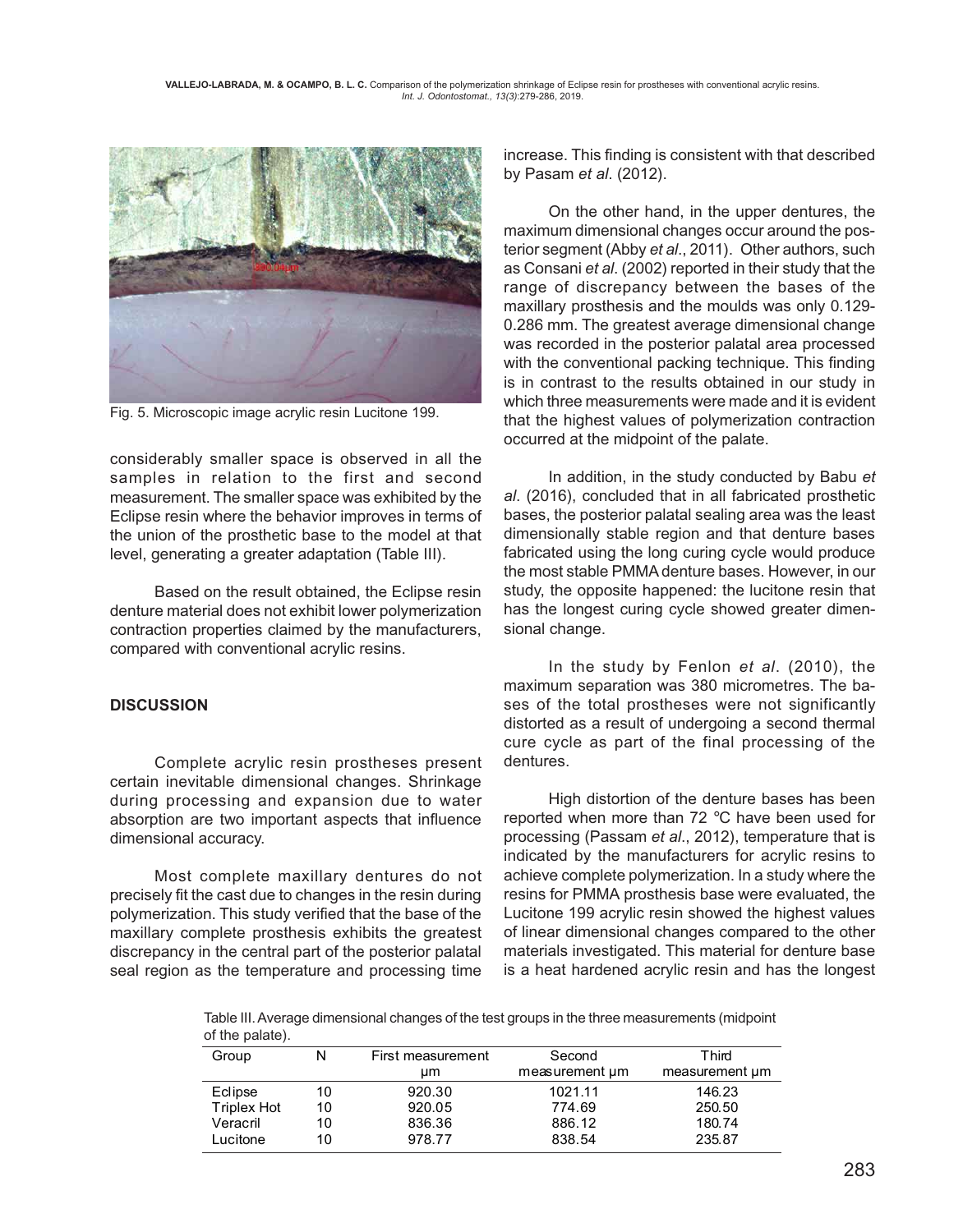curing cycle among the materials investigated, which could induce more conversion of monomers and, consequently, lead to dimensional changes (El Bahra *et al*., 2013). This situation is reflected with what was found in our study where this material obtained the highest values of polymerization shrinkage inside heat cured acrilyc resins.

In relation to water absorption, the findings of Mowery *et al*. (1958) do not confirm the results reported in the literature indicating that only immersion in water for 60 days could partially compensate for the contraction by polymerization. The water absorbed by the acrylic resin can act as a plasticizer and cause softening, discoloration (Consani *et al*.) and loss of mechanical properties of acrylic resin such as hardness, transverse strength and fatigue limit. However, water sorption causes three-dimensional expansion, and can affect the dimensional stability of acrylic resin (Babu *et al*.).

By comparing the dimensional changes of the samples processed by conventional techniques (SR-Ivocap Triplex Hot) and injection moulding (SR-Ivocap High Impact) and evaluating the dimensional accuracy after storage in distilled water at room temperature at intervals at 24 hours, 48 hours and 12 days using a digital calibrator, the acrylic samples produced by injection exhibited reduced dimensional changes compared with those produced by the conventional technique. probably the contraction of curing was compensated by the absorption of water (Gharechahi *et al*., 2014).

Denture base resins contract during curing and expand during storage in water. In our study, changes were observed after submerging the prosthesis for 30 days in water with the exception of eclipse light-curing resin. These findings were contradictory to the results obtained by Dixon *et al*. (1992) where no significant difference was observed in the linear dimensional change when acrylic resin was stored in water for 90 days probably due to the residual monomer, which prevents the absorption of water and maintains the dimensional stability of the base of the denture.

Apparently, the amount of absorbed water into heat-cured materials succeeded in releasing the residual stress emerged during curing (Lamb *et al*., 2005) and produce minimal an expansion which could improve the fit, probably attributed to the expansion phenomena (Braden, 1964) or/and less amount of inherent stress relaxation (McCabe & Wilson, 1980).

Contrary in a more recent study deformation of the base of the prosthesis was observed through the use of 3D scanner and no obvious deformations were found in the group of water storage prostheses. However, in the dry-stored group, a typical deformation pattern was detected in the bilateral posterior area as time passes mainly in the first two weeks (Lim & Lee, 2016).

There is little research on the Veracril resin, however, in one of them, they compared the dimensional changes of the polymerization by microwaves and thermopolymerization, where it was observed that the adaptation can be influenced by the activation mode, presenting dimensional changes; obtaining the highest values the acrylic Veracril (Soto Peña & López Salgado, 2004). Contrary to what was observed in our study where it obtained less polymerization contraction in the three measurements, considered a relatively inexpensive material, with properties and characteristics necessary for used in the oral cavity and an acceptable adaptation capacity.

Alternative materials to PMMA have been used for the manufacture of denture bases (Machado *et al*., 2007). A resin polymerized by light, Eclipse (Dentsply Intl), baseded on urethane dimethacrylate (UDMA), with the following advantages: Absence of residual methyl methacrylate monomer, ease of handling, and the elimination of procedures that involve waxing time, investment and wax removal. The manufacturer also claims greater dimensional accuracy compared with conventional thermopolymerization resins. However, there is no evidence to support this claim in the current literature, and that it could be evidenced in our study where the polymerization shrinkage behaved in a similar manner as for conventional acrylic resins.

In a study carried out by Artopoulos *et al*., statistically significant differences were observed between the resin Eclipse® and the PMMA-based resins in the deformations of the processing after the polymerization contraction. The resin based on urethane dimethacrylate exhibited increased processing deformation compared with resins based on polymethyl methacrylate. This finding contradicts the claims of improved dimensional accuracy for materials polymerized by light and is consistent with what was found in our study.

The bases of polymethyl methacrylate (PMMA) prostheses are deformed during polymerization, cooling and finishing. The cumulative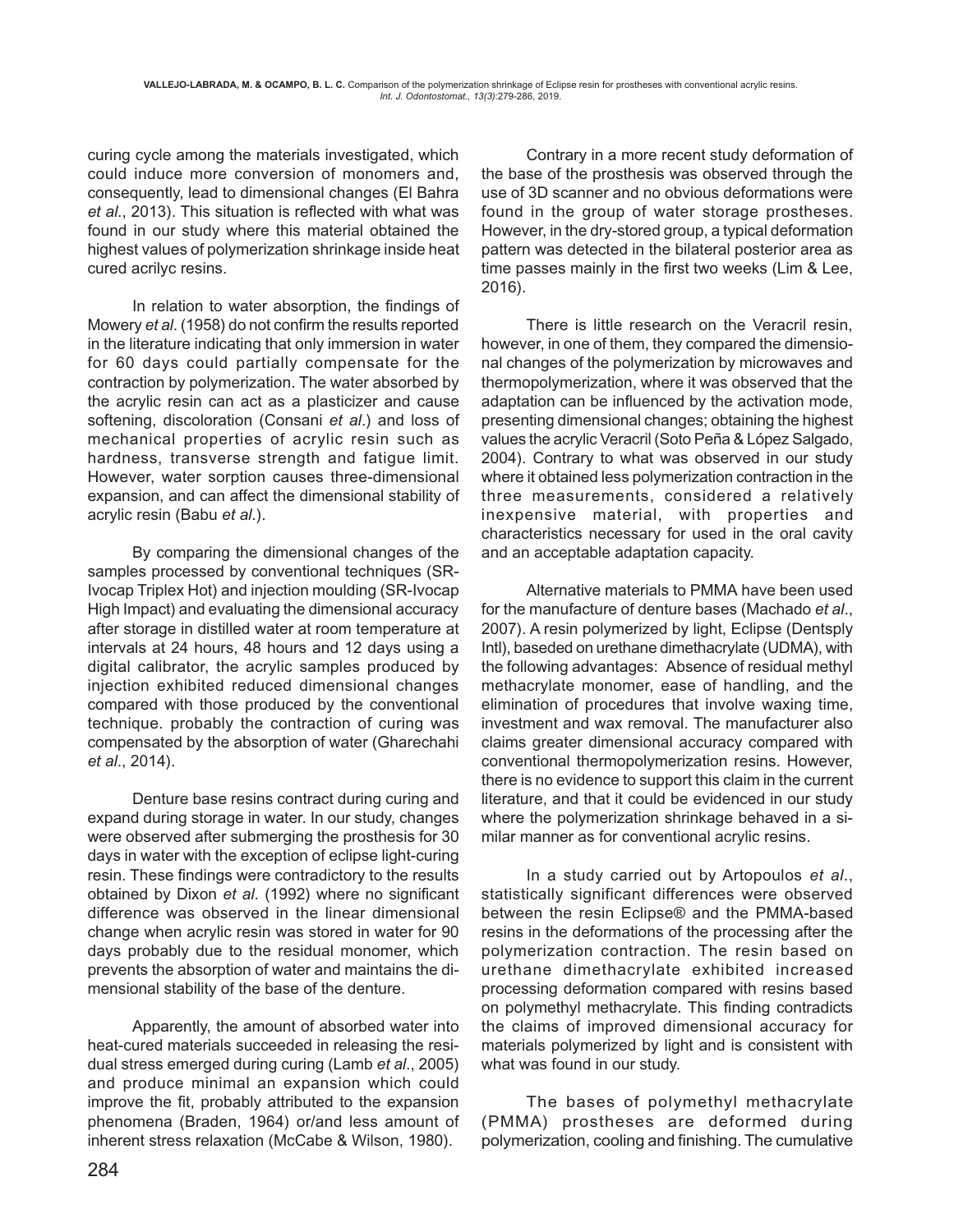effect of this deformation has been estimated to be between 0.45 % and 0.55 % linearly (Yeung *et al*., 1995; Wong *et al*., 1999). This deformation can affect retention because a close fit between the base of the prosthesis and the mucosa is essential for complete retention of the prosthesis.

Despite the development of different base materials of the prosthesis, acrylic resins remain the material of choice. The dimensional changes of the acrylic resins termopolymerized occur due to the thermal expansion by heating, shrinkage by cooling, shrinkage by polymerization and expansion as a result of water absorption. These variables can be controlled but not completely eliminated (Keenan *et al*., 2003).

The processed resins investigated showed dimensional changes, measured linearly in the posterior and middle palatine area and in the area of the tuberosity, after curing and after immersion in water, which may be clinically relevant and affect retention, stability and patient comfort.

## **CONCLUSIONS**

 The four experimental groups showed a general tendency to contract during their processing, however, the claims of lower polymerization shrinkage were not confirmed with the use of a light-curing resin based on UDMA. Patterns of deformation during the processing of acrylic resin definitive denture bases are complex cannot be fully analyzed by linear measurements alone.

**VALLEJO-LABRADA, M. & OCAMPO, B. L. C.** Comparación de la contracción de polimerización de la resina Eclipse para prótesis con resinas acrílicas convencionales. *Int. J. Odontostomat., 13(3)*:279-286, 2019.

**RESUMEN:** El objetivo de este estudio fue comparar la contracción de polimerización de la resina de fotopolimerización Eclipse para prótesis basadas en dimetacrilato de uretano (UDMA) con la de tres resinas acrílicas curadas con calor a base de polimetacrilato de metilo (PMMA) después del proceso de polimerización e inmersión en agua. Se fabricaron un total de 40 prótesis en un modelo edéntulo superior metálico estándar: grupo 1, Eclipse; grupo 2, triplex caliente; grupo 3, veracril; y grupo 4, Lucitone 199. Posteriormente, la contracción de la polimerización se probó utilizando un microscopio en el que se realizaron mediciones en micrometros en 3 puntos ubicados en las partes medias de los lados derecho e izquierdo y la parte media del paladar en tres puntos de tiempo una vez la prótesis se completó, después de 30 días de inmersión en agua durante 8 horas al día a una temperatura de 37 °C, y después de cortar la prótesis a nivel del segundo premolar. ANOVA reveló que la contracción de la polimerización no presenta diferencias estadísticamente significativas entre los grupos, (P> 0,05). El tipo de resina y su interacción con el método de procesamiento se comportan de manera similar para todas las resinas de prueba. La resina curada con calor Veracril obtuvo el valor de contracción más bajo en las tres mediciones (mm) y el valor más alto se obtuvo con la resina de fotopolimerización Eclipse. La resina Eclipse no mostró una contracción de polimerización menor en comparación con las resinas acrílicas convencionales basadas en polimetilmetacrilato (PMMA), sin embargo, no se vio afectada significativamente por la inmersión en agua.

**PALABRAS CLAVE: contracción de polimerización, resinas acrílicas, base de prótesis, Eclipse, dimetacrilato de uretano.**

# **REFERENCES**

- Abby, A.; Kumar, R.; Shibu, J. & Chakravarthy, R. Comparison of the linear dimensional accuracy of denture bases cured the by conventional method and by the new press technique. *Indian J. Dent. Res., 22(2)*:200-4, 2011.
- Akin, H.; Tugut, F. & Polat, Z. A. In vitro comparison of the cytotoxicity and water sorption of two different denture base systems. *J. Prosthodont., 24(2)*:152-5, 2015.
- Artopoulos, A.; Juszczyk, A. S.; Rodriguez, J. M.; Clark, R. K. & Radford, D. R. Three-dimensional processing deformation of three denture base materials. *J. Prosthet. Dent., 110(6)*:481-7, 2013.
- Babu, S.; Manjunath, S. & Vajawat, M. Effect of palatal form on movement of teeth during processing of complete denture prosthesis: An *in-vitro* study. *Contemp. Clin. Dent., 7(1)*:36-40, 2016.
- Braden, M. The absorption of water by acrylic resins and other materials. *J. Prosthet. Dent., 14(2)*:307-16, 1964.
- Consani, R. L.; Domitti, S. S. & Consani, S. Effect of a new tension system, used in acrylic resin flasking, on the dimensional stability of denture bases. *J. Prosthet. Dent., 88(3)*:285-9, 2002.
- Dixon, D. L.; Breeding, L. C. & Ekstrand, K. G. Linear dimensional variability of three denture base resins after processing and in water storage. *J. Prosthet. Dent., 68(1)*:196-200, 1992.
- El Bahra, S.; Ludwig, K.; Samran, A.; Freitag-Wolf, S. & Kern, M. Linear and volumetric dimensional changes of injection-molded PMMA denture base resins. *Dent. Mater., 29(11)*:1091-7, 2013.
- Fenlon, M. R.; Juszczyk, A. S.; Rodriguez, J. M. & Curtis, R. V. Dimensional stability of complete denture permanent acrylic resin denture bases; A comparison of dimensions before and after a second curing cycle. *Eur. J. Prosthodont. Restor. Dent., 18(1)*:33- 8, 2010.
- Firtell, D. N.; Green, A. J. & Elahi, J. M. Posterior peripheral seal distortion related to processing temperature. *J. Prosthet. Dent., 45(6)*:598-601, 1981.
- Gharechahi, J.; Asadzadeh, N.; Shahabian, F. & Gharechahi, M. Dimensional changes of acrylic resin denture bases: conventional